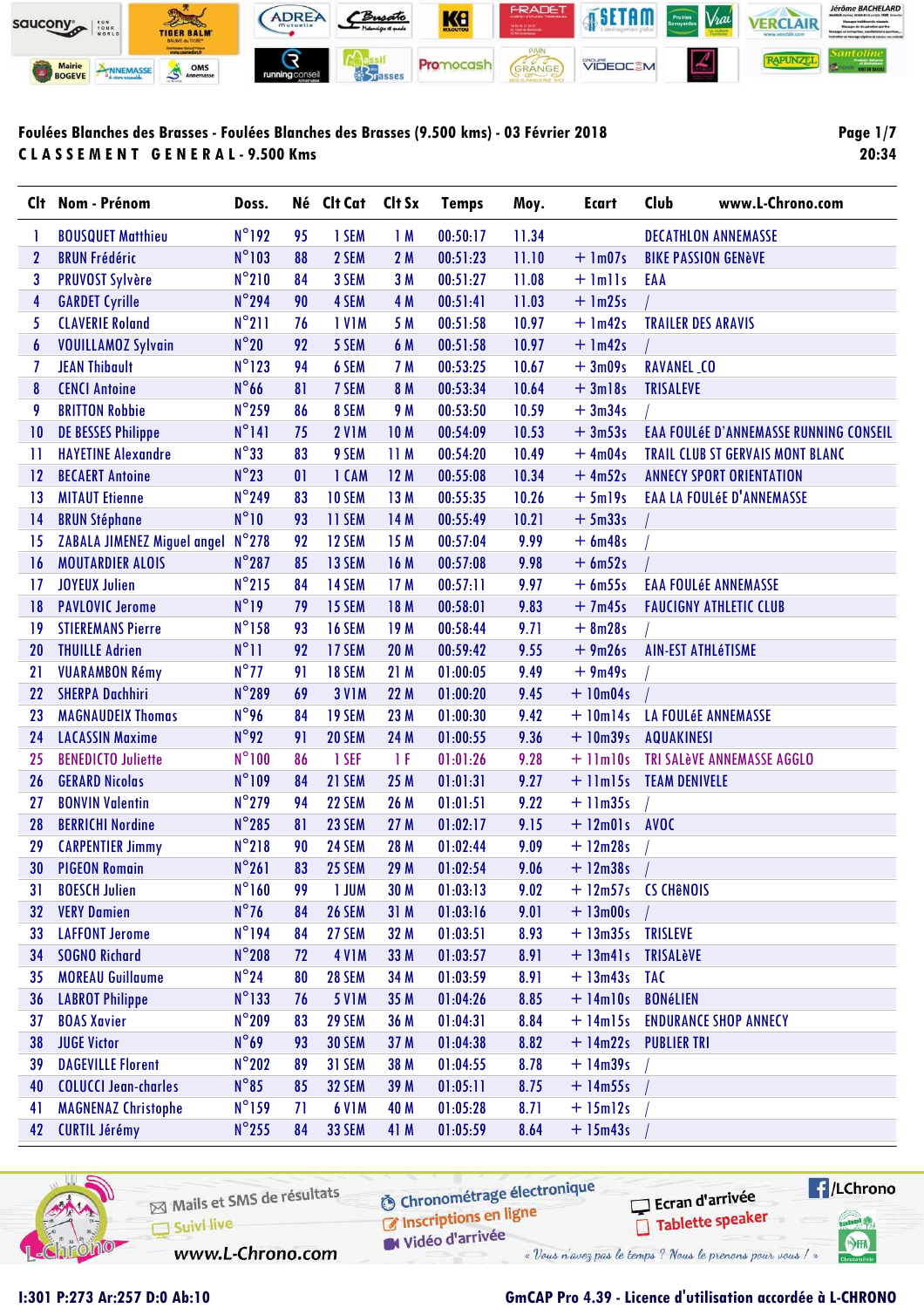

**Page 2/7 20:34**

|    | Clt Nom - Prénom                  | Doss.           |                   | Né Clt Cat    | Clt Sx | <b>Temps</b> | Moy. | <b>Ecart</b>  | Club<br>www.L-Chrono.com                |
|----|-----------------------------------|-----------------|-------------------|---------------|--------|--------------|------|---------------|-----------------------------------------|
| 43 | <b>VASSEUR Nicolas</b>            | $N^{\circ}$ 265 | 83                | <b>34 SEM</b> | 42 M   | 01:06:47     | 8.54 | $+ 16m31s$    | <b>CANIVET TEAM TRAIL</b>               |
| 44 | <b>DERVIER Loic</b>               | $N^{\circ}$ 232 | 85                | <b>35 SEM</b> | 43 M   | 01:06:55     | 8.52 | $+ 16m39s$    | <b>PANEDINE TEAM</b>                    |
| 45 | <b>BENELMAADADI Sabri</b>         | $N^{\circ}260$  | 87                | <b>36 SEM</b> | 44 M   | 01:06:55     | 8.52 | $+16m39s$     | <b>DECATHLON ANNEMASSE - CA AMBILLY</b> |
| 46 | <b>WHITE Natalie</b>              | $N^{\circ}$ 258 | 82                | 2 SEF         | 2F     | 01:06:57     | 8.51 | $+$ 16m41s    |                                         |
| 47 | <b>SAHRAOUI Hakim</b>             | $N^{\circ}$ 223 | 78                | <b>7 V1M</b>  | 45 M   | 01:06:59     | 8.51 | $+ 16m43s$    | <b>EAA LA FOULEE ANNEMASSE</b>          |
| 48 | <b>ROUVIERE Bertrand</b>          | $N^{\circ}$ 252 | 65                | 1 V2M         | 46 M   | 01:07:00     | 8.51 | $+ 16m44s$    |                                         |
| 49 | <b>LOSSERAND MADOUX Arnaud</b>    | $N^{\circ}251$  | 87                | 37 SEM        | 47 M   | 01:07:09     | 8.49 | $+16m53s$     |                                         |
| 50 | <b>BRUGIÈRE Steeve</b>            | $N^{\circ}217$  | 83                | <b>38 SEM</b> | 48 M   | 01:07:09     | 8.49 | $+ 16m53s$    | ASJ74                                   |
| 51 | <b>BECAERT Stéphane</b>           | $N^{\circ}22$   | 70                | <b>8 V1M</b>  | 49 M   | 01:07:15     | 8.48 | $+ 16m59s$    | LES ALLIGATORS SEYNOD TRIATHLON         |
| 52 | <b>HUDRY Jean-francois</b>        | $N^{\circ}105$  | 62                | <b>2 V2M</b>  | 50 M   | 01:07:18     | 8.47 | $+17m02s$     | <b>FAUCIGNY ATHLETIC CLUB</b>           |
| 53 | <b>EYERS Laurent</b>              | N°290           | 76                | <b>9 V1M</b>  | 51 M   | 01:07:26     | 8.45 | $+17m09s$     |                                         |
| 54 | <b>POLLIEN Tom</b>                | $N^{\circ}$ 146 | 00                | 2 JUM         | 52 M   | 01:07:26     | 8.45 | $+17$ m $10s$ | <b>ABSOLU SPORT</b>                     |
| 55 | <b>ELOY Laury</b>                 | $N^{\circ}$ 134 | 96                | 1 ESF         | 3F     | 01:07:37     | 8.43 | $+17m21s$     | <b>MORZINE</b>                          |
| 56 | <b>BARACHANT Charles</b>          | $N^{\circ}$ 203 | 73                | <b>10 V1M</b> | 53 M   | 01:07:56     | 8.39 | $+17m40s$     | <b>FAUCIGNY ATHLETIC CLUB</b>           |
| 57 | <b>VIAZZI Alberto</b>             | $N^{\circ}$ 206 | 87                | <b>39 SEM</b> | 54 M   | 01:08:09     | 8.37 | $+17m53s$     |                                         |
| 58 | <b>CAZE Pierre</b>                | $N^{\circ}17$   | 65                | 3 V2M         | 55 M   | 01:08:19     | 8.34 | $+ 18m03s$    | <b>TAC</b>                              |
| 59 | <b>DUJOURDY Sébastien</b>         | $N^{\circ}$ 273 | 68                | 4 V2M         | 56 M   | 01:09:15     | 8.23 | $+ 18m59s$    | LA FOULEE D'ANNEMASSE                   |
| 60 | DA MOUTA Frédéric                 | $N^{\circ}83$   | 83                | 40 SEM        | 57 M   | 01:09:23     | 8.22 | $+19m07s$     |                                         |
| 61 | <b>HAUDEBOURG Bastien</b>         | $N^{\circ}2$    | 98                | 1 ESM         | 58 M   | 01:09:31     | 8.20 | $+19m15s$     |                                         |
| 62 | <b>BOUVARD Christophe</b>         | $N^{\circ}$ 155 | 81                | 41 SEM        | 59 M   | 01:09:36     | 8.19 | $+19m20s$     |                                         |
| 63 | <b>ROUDIER Jérôme</b>             | $N^{\circ}$ 246 | 86                | 42 SEM        | 60 M   | 01:09:45     | 8.17 | $+19m29s$     | <b>ATHLé ST JULIEN 74</b>               |
| 64 | <b>MEYNET-MEUNIER Simon</b>       | $N^{\circ}$ 167 | 86                | 43 SEM        | 61 M   | 01:09:56     | 8.15 | $+19m40s$     | <b>TOYOTA DEGENèVE</b>                  |
| 65 | <b>GAY-PERRET Matthieu</b>        | $N^{\circ}$ 148 | 83                | 44 SEM        | 62 M   | 01:09:59     | 8.15 | $+19m43s$     |                                         |
| 66 | <b>LABROT Cédric</b>              | $N^{\circ}132$  | 74                | <b>11 V1M</b> | 63 M   | 01:10:22     | 8.10 | $+20m06s$     |                                         |
| 67 | <b>WECHSLER Vincent</b>           | $N^{\circ}89$   | 92                | 45 SEM        | 64 M   | 01:10:26     | 8.09 | $+20$ ml $0s$ | <b>EVIAN OFF COURSE</b>                 |
| 68 | <b>JACQUET Dorothée</b>           | $N^{\circ}291$  | 81                | 3 SEF         | 4F     | 01:10:49     | 8.05 | $+20m33s$     |                                         |
| 69 | <b>PASQUIER Jacques</b>           | $N^{\circ}182$  | 63                | <b>5 V2M</b>  | 65 M   | 01:10:55     | 8.04 | $+20m39s$     | LES TRAÎNES LA GROLLE                   |
| 70 | <b>GOURDAN Joric</b>              | $N^{\circ}180$  | 00                | 3 JUM         | 66 M   | 01:11:00     | 8.03 | $+20m44s$     | <b>FAUCIGNY ATHLETIC CLUB</b>           |
| 71 | <b>FUSEAU Alexis</b>              | $N^{\circ}$ 135 | 78                | <b>12 V1M</b> | 67 M   | 01:11:12     | 8.01 | $+20m56s$     |                                         |
| 72 | <b>DONZE Jean-pascal</b>          | $N^{\circ}129$  | 86                | 46 SEM        | 68 M   | 01:11:18     | 8.00 | $+21m02s$     |                                         |
| 73 | <b>GAUMONT Berangere</b>          | $N^{\circ}$ 222 | 77                | 1 VIF         | 5 F    | 01:11:28     | 7.98 | $+21ml2s$     |                                         |
| 74 | <b>GOURDAN Fabrice</b>            | $N^{\circ}$ 179 | 64                | 6 V2M         | 69 M   | 01:11:28     | 7.98 |               | + 21m12s  FAUCIGNY ATHLETIC CLUB        |
| 75 | <b>OVIDE Angel</b>                | $N^{\circ}18$   | $\mathbf{0}$      | 2 CAM         | 70 M   | 01:11:48     | 7.94 | $+21m32s$     |                                         |
| 76 | LEVIONNOIS-CHAIGNEAU Isabel N°270 |                 | 75                | <b>2 V1F</b>  | 6 F    | 01:12:08     | 7.90 |               | + 21m52s TEAM TRIANDINE TRAIL           |
| 77 | <b>BERTHIAUD Jean-baptiste</b>    | $N^{\circ}$ 228 | 89                | 47 SEM        | 71 M   | 01:12:24     | 7.87 | $+22m08s$     |                                         |
| 78 | <b>BERNEDE Fabrice</b>            | $N^{\circ}114$  | 81                | 48 SEM        | 72 M   | 01:12:26     | 7.87 |               | + 22m10s TEAM HOKA PIGUET SPORT         |
| 79 | <b>PIEGAY Vincent</b>             | $N^{\circ}130$  | 73                | <b>13 V1M</b> | 73 M   | 01:12:50     | 7.83 | $+22m34s$     |                                         |
| 80 | <b>VAN DE CAUTER Tom</b>          | $N^{\circ}181$  | $\boldsymbol{00}$ | 4 JUM         | 74 M   | 01:13:00     | 7.81 | $+22m44s$     | <b>TRAILERS DU MÔLE</b>                 |
| 81 | <b>JOUBERT Alexandre</b>          | $N^{\circ}$ 125 | 90                | 49 SEM        | 75 M   | 01:13:06     | 7.80 | $+22m50s$     |                                         |
| 82 | <b>PHILIPPE David</b>             | $N^{\circ}$ 142 | 70                | <b>14 V1M</b> | 76 M   | 01:13:09     | 7.79 |               | + 22m53s CA AMBILLY                     |
| 83 | <b>PALOMERAS Thilo</b>            | $N^{\circ}$ 205 | $\mathbf{0}$      | 3 CAM         | 77 M   | 01:13:32     | 7.75 | $+23ml6s$     |                                         |
| 84 | <b>LABROT Joris</b>               | $N^{\circ}$ 140 | 82                | <b>50 SEM</b> | 78 M   | 01:13:50     | 7.72 | $+23m33s$     |                                         |
|    |                                   |                 |                   |               |        |              |      |               |                                         |



Mails et SMS de résultats Inscriptions en ligne  $\overline{\Box}$  Suivi live W Vidéo d'arrivée www.L-Chrono.com

**O Chronométrage électronique** 

« Vous n'avez pas le temps ? Nous le prenons pour vous / »

 $\blacksquare$ /LChrono Ecran d'arrivée Tablette speaker **Latiel** SHA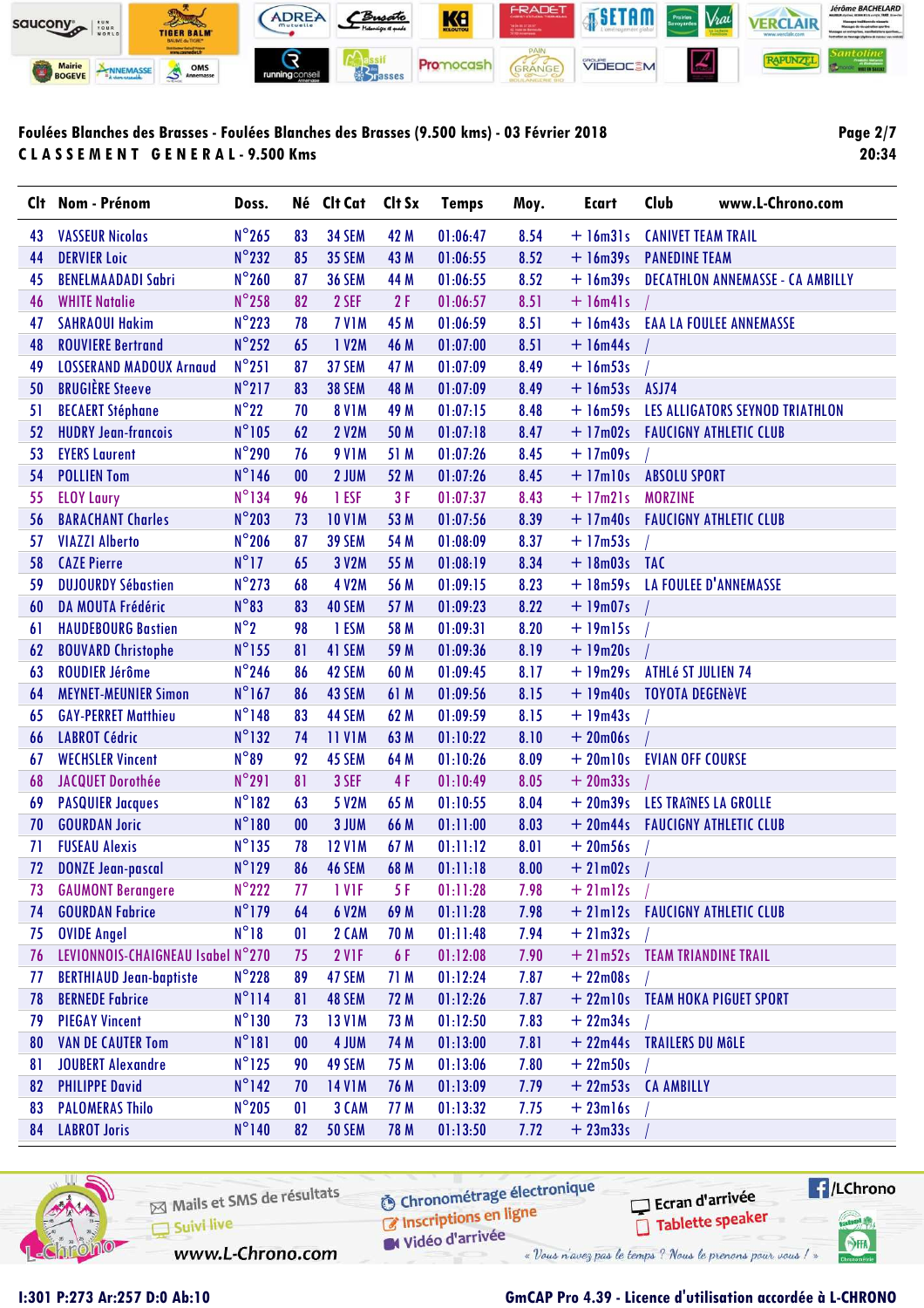

**Page 3/7 20:34**

|     | Clt Nom - Prénom                | Doss.           |    | Né Clt Cat    | Clt Sx           | <b>Temps</b> | Moy. | <b>Ecart</b> | Club                    | www.L-Chrono.com                          |
|-----|---------------------------------|-----------------|----|---------------|------------------|--------------|------|--------------|-------------------------|-------------------------------------------|
| 85  | <b>DUJARDIN Alexandre</b>       | $N^{\circ}$ 257 | 81 | 51 SEM        | 79 M             | 01:14:02     | 7.70 | $+23m46s$    |                         |                                           |
| 86  | <b>GERMAIN Florent</b>          | $N^{\circ}118$  | 76 | <b>15 V1M</b> | 80 M             | 01:14:16     | 7.68 | $+24m00s$    |                         | <b>TRISALèVE ANNEMASSE AGGLO</b>          |
| 87  | <b>SERMET Philippe</b>          | $N^{\circ}78$   | 63 | <b>7 V2M</b>  | 81 M             | 01:14:45     | 7.63 | $+24m29s$    |                         |                                           |
| 88  | <b>STREIT Julien</b>            | $N^{\circ}$ 175 | 83 | 52 SEM        | 82 M             | 01:14:50     | 7.62 | $+24m34s$    |                         |                                           |
| 89  | <b>GREGOIRE Christophe</b>      | $N^{\circ}$ 245 | 77 | <b>16 V1M</b> | 83 M             | 01:14:58     | 7.60 | $+24m42s$    |                         |                                           |
| 90  | <b>PINAULT Jerome</b>           | $N^{\circ}$ 253 | 72 | <b>17 V1M</b> | 84 M             | 01:15:08     | 7.59 | $+24m52s$    |                         |                                           |
| 91  | <b>CABIGNON steve</b>           | N°295           | 76 | <b>18 V1M</b> | 85 M             | 01:15:13     | 7.58 | $+24m57s$    |                         |                                           |
| 92  | <b>BACHELARD Jérôme</b>         | $N^{\circ}84$   | 71 | <b>19 V1M</b> | 86 M             | 01:15:22     | 7.56 | $+25m05s$    |                         |                                           |
| 93  | <b>BROYART Joris</b>            | $N^{\circ}$ 277 | 87 | 53 SEM        | 87 M             | 01:15:29     | 7.55 | $+25ml2s$    |                         |                                           |
| 94  | <b>ROUILLER Philippe</b>        | N°293           | 53 | 1 V3M         | 88 M             | 01:15:36     | 7.54 | $+25m20s$    |                         |                                           |
| 95  | <b>MARION Francois</b>          | $N^{\circ}55$   | 79 | <b>54 SEM</b> | 89 M             | 01:16:11     | 7.48 | $+25m55s$    |                         |                                           |
| 96  | <b>NÉPLAZ Patrick</b>           | $N^{\circ}$ 248 | 52 | <b>2 V3M</b>  | 90 M             | 01:16:12     | 7.48 | $+25m56s$    |                         | <b>TRISALèVE ANNEMASSE AGGLO</b>          |
| 97  | <b>ROUSSEAU Théo</b>            | $N^{\circ}$ 153 | 02 | 4 CAM         | 91 M             | 01:16:15     | 7.48 | $+25m59s$    |                         |                                           |
| 98  | <b>DE FONTES AVELAR Ricardo</b> | $N^{\circ}187$  | 93 | <b>55 SEM</b> | 92 M             | 01:16:35     | 7.44 | $+26$ ml9s   |                         |                                           |
| 99  | <b>RAI Manikala</b>             | $N^{\circ}$ 296 | 88 | 4 SEF         | 7F               | 01:16:35     | 7.44 | $+26$ ml9s   |                         |                                           |
| 100 | <b>FARCONNET Nicolas</b>        | $N^{\circ}91$   | 66 | <b>8 V2M</b>  | 93 M             | 01:16:46     | 7.43 | $+26m30s$    |                         |                                           |
| 101 | <b>FAVRE Alain</b>              | $N^{\circ}241$  | 59 | <b>9 V2M</b>  | 94 M             | 01:16:54     | 7.41 | $+26m37s$    |                         | LES BASQUETTES FUMANTES                   |
| 102 | <b>CAIRE Claude</b>             | $N^{\circ}113$  | 64 | <b>10 V2M</b> | 95 M             | 01:17:46     | 7.33 | $+27m30s$    |                         |                                           |
| 103 | <b>VERRYDT Anthony</b>          | $N^{\circ}185$  | 78 | <b>20 V1M</b> | 96 M             | 01:17:51     | 7.32 | $+27m35s$    |                         |                                           |
| 104 | <b>DEL GUIDICE Jean pierre</b>  | $N^{\circ}$ 198 | 61 | <b>11 V2M</b> | 97 M             | 01:17:56     | 7.32 | $+27m40s$    | AMCAUBAGNE              |                                           |
| 105 | <b>CONDEVAUX Jean-françois</b>  | $N^{\circ}221$  | 59 | <b>12 V2M</b> | <b>98 M</b>      | 01:18:00     | 7.31 | $+27m44s$    |                         |                                           |
|     | 106 PINEAU Ludovic              | $N^{\circ}$ 95  | 81 | <b>56 SEM</b> | 99 M             | 01:18:02     | 7.31 | $+27m46s$    |                         |                                           |
| 107 | <b>QUAIRIAUX Charles</b>        | $N^{\circ}102$  | 72 | <b>21 V1M</b> | <b>100 M</b>     | 01:18:02     | 7.31 | $+27m46s$    |                         |                                           |
| 108 | <b>CABOUAT David</b>            | $N^{\circ}$ 149 | 83 | 57 SEM        | 101 M            | 01:18:41     | 7.25 | $+28m25s$    |                         | A FOND à FOND à FOND                      |
| 109 | <b>DUQUESNOY Eric</b>           | $N^{\circ}$ 204 | 74 | <b>22 V1M</b> | 102 <sub>M</sub> | 01:18:41     | 7.24 | $+28m25s$    |                         |                                           |
| 110 | <b>BRUN Clément</b>             | $N^{\circ}$ 235 | 97 | 2 ESM         | 103 M            | 01:18:45     | 7.24 | $+28m29s$    |                         |                                           |
| Ш   | <b>PINEAU Matthieu</b>          | $N^{\circ}$ 267 | 90 | <b>58 SEM</b> | 104 M            | 01:19:05     | 7.21 | $+28m49s$    | <b>EVIAN OFF COURSE</b> |                                           |
|     | 112 JACQUARD Yann               | $N^{\circ}231$  | 77 | <b>23 V1M</b> | 105 M            | 01:19:25     | 7.18 | $+29m09s$    |                         |                                           |
| 113 | <b>HEBERLE Clotilde</b>         | $N^{\circ}$ 94  | 70 | <b>3 V1F</b>  | 8F               | 01:19:32     | 7.17 | $+29$ ml6s   |                         | <b>ATHLE ST JULIEN 74</b>                 |
| 114 | <b>COCHET Bruno</b>             | $N^{\circ}$ 193 | 84 | <b>59 SEM</b> | 106 M            | 01:19:42     | 7.15 | $+29m26s$    |                         |                                           |
|     | 115 GAIGNARD Christophe         | $N^{\circ}73$   | 74 | <b>24 V1M</b> | 107 <sub>M</sub> | 01:19:46     | 7.15 | $+29m30s$    |                         |                                           |
|     | 116 TAURISSON Claire            | $N^{\circ}12$   | 77 | 4 VIF         | 9F               | 01:20:00     | 7.13 | $+29m44s$    |                         |                                           |
|     | 117 KERLEY John                 | $N^{\circ}$ 256 | 55 | 3 V3M         | 108 M            | 01:20:06     | 7.12 | $+29m49s$    | AS CHAMONIX             |                                           |
|     | 118 LINXE Jérôme                | $N^{\circ}88$   | 73 | <b>25 V1M</b> | 109 M            | 01:20:08     | 7.11 | $+29m52s$    |                         |                                           |
|     | 119 TAUXE Laurence              | $N^{\circ}120$  | 83 | 5 SEF         | 10F              | 01:20:15     | 7.10 | $+29m59s$    |                         |                                           |
|     | 120 VANEUR Julien               | $N^{\circ}$ 147 | 89 | 60 SEM        | 110M             | 01:20:19     | 7.10 | $+30m03s$    |                         |                                           |
| 121 | <b>BRUNEL Valentin</b>          | $N^{\circ}213$  | 92 | 61 SEM        | 111M             | 01:20:27     | 7.09 | $+30$ mlls   |                         |                                           |
|     | 122 BERTIN Ludovic              | $N^{\circ}$ 126 | 75 | <b>26 V1M</b> | 112M             | 01:20:41     | 7.07 | $+30m25s$    | <b>ARTHURS AND CO</b>   |                                           |
|     | 123 PAYRARD Eric                | $N^{\circ}$ 237 | 75 | <b>27 V1M</b> | 113M             | 01:20:41     | 7.07 | $+30m25s$    | <b>FAMILY FUN TRAIL</b> |                                           |
|     | <b>124 BLANCK Francois</b>      | $N^{\circ}$ 117 | 73 | <b>28 V1M</b> | 114M             | 01:20:44     | 7.06 | $+30m27s$    | <b>GIVAUDAN RW</b>      |                                           |
|     | 125 ADLER Laure                 | $N^{\circ}72$   | 87 | 6 SEF         | 11F              | 01:20:45     | 7.06 | $+30m29s$    |                         |                                           |
|     | 126 HAYETINE Denis              | $N^{\circ}32$   | 58 | <b>4 V3M</b>  | 115 M            | 01:20:53     | 7.05 |              |                         | + 30m37s TRAIL CLUB ST GERVAIS MONT BLANC |
|     |                                 |                 |    |               |                  |              |      |              |                         |                                           |



| MS de résultats | Chronométrage électronique<br>Inscriptions en ligne |  |
|-----------------|-----------------------------------------------------|--|
| $\epsilon$      | <b>M</b> Vidéo d'arrivée                            |  |



www.L-Chrono.com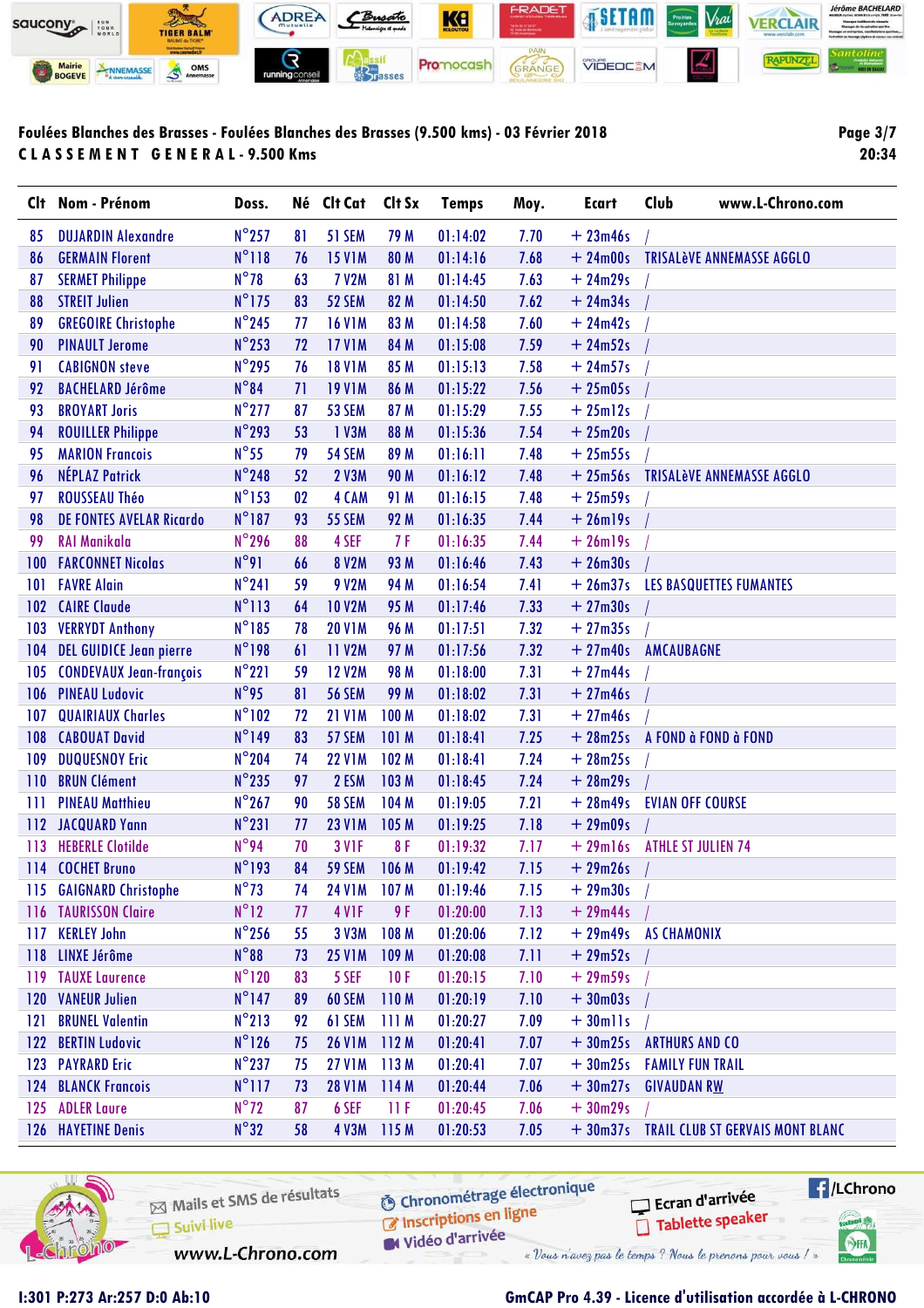

Page 4/7 20:34

|     | Clt Nom - Prénom               | Doss.           |    | Né Clt Cat    | Clt Sx | <b>Temps</b> | Moy. | <b>Ecart</b>  | Club<br>www.L-Chrono.com                 |
|-----|--------------------------------|-----------------|----|---------------|--------|--------------|------|---------------|------------------------------------------|
| 127 | <b>SCHMITT Sophie</b>          | N°108           | 81 | 7 SEF         | 12F    | 01:20:56     | 7.04 | $+30m40s$     | <b>LEMAN TRIATHLON</b>                   |
| 128 | <b>POUILLAUDE Bertrand</b>     | $N^{\circ}80$   | 83 | 62 SEM        | 116 M  | 01:21:00     | 7.04 | $+30m44s$     | <b>COUREURS DU DIMANCHE</b>              |
| 129 | <b>SPINELLI Laurent</b>        | $N^{\circ}$ 65  | 70 | <b>29 V1M</b> | 117 M  | 01:21:32     | 6.99 | $+31ml6s$     |                                          |
| 130 | <b>ROUSSEAU Stéphane</b>       | $N^{\circ}$ 152 | 71 | <b>30 V1M</b> | 118 M  | 01:21:46     | 6.97 | $+31m29s$     |                                          |
| 131 | <b>BEAU Pascal</b>             | $N^{\circ}$ 263 | 58 | 5 V3M         | 119 M  | 01:21:53     | 6.96 | $+31m37s$     |                                          |
| 132 | <b>JACQUET Renaud</b>          | $N^{\circ}$ 247 | 93 | 63 SEM        | 120 M  | 01:21:59     | 6.95 | $+31m43s$     |                                          |
| 133 | <b>BOURIEL Leslie</b>          | $N^{\circ}$ 266 | 90 | 8 SEF         | 13F    | 01:22:00     | 6.95 | $+31m44s$     |                                          |
| 134 | <b>GUYON-GELLIN Raphael</b>    | $N^{\circ}81$   | 84 | 64 SEM        | 121 M  | 01:22:06     | 6.94 | $+31m50s$     | <b>CRACKERS</b>                          |
| 135 | <b>VALENTIN Antoine</b>        | N°284           | 92 | 65 SEM        | 122 M  | 01:22:53     | 6.88 | $+32m37s$     |                                          |
| 136 | <b>COPPEL Marjorie</b>         | $N^{\circ}34$   | 82 | 9 SEF         | 14F    | 01:23:10     | 6.85 | $+32m54s$     |                                          |
| 137 | <b>BEYRIE Nicolas</b>          | $N^{\circ}$ 97  | 80 | <b>66 SEM</b> | 123 M  | 01:23:30     | 6.83 | $+33ml4s$     | <b>TEAM UGLOW</b>                        |
| 138 | <b>BARRIER Jean charles</b>    | $N^{\circ}188$  | 87 | 67 SEM        | 124 M  | 01:23:31     | 6.83 | $+33$ ml5s    |                                          |
| 139 | <b>CHICHER Alban</b>           | $N^{\circ}116$  | 80 | 68 SEM        | 125 M  | 01:23:41     | 6.81 | $+33m25s$     |                                          |
| 140 | <b>BOUVIER Patrick</b>         | $N^{\circ}47$   | 67 | <b>13 V2M</b> | 126 M  | 01:23:45     | 6.81 | $+33m29s$     |                                          |
| 141 | <b>LEVEAU Laurent</b>          | $N^{\circ}53$   | 77 | <b>31 V1M</b> | 127 M  | 01:23:51     | 6.80 | $+33m35s$     |                                          |
| 142 | <b>VERVAEKE Alain</b>          | $N^{\circ}$ 239 | 70 | <b>32 V1M</b> | 128 M  | 01:23:56     | 6.79 | $+33m40s$     |                                          |
| 143 | <b>MIRIAL Nathalie</b>         | $N^{\circ}64$   | 78 | <b>5 V1F</b>  | 15F    | 01:23:59     | 6.79 | $+33m43s$     | <b>TRAIL ENTRE ELLES</b>                 |
| 144 | <b>CLABAUT Muriel</b>          | $N^{\circ}$ 276 | 74 | 6 VIF         | 16F    | 01:23:59     | 6.79 | $+33m43s$     |                                          |
| 145 | <b>BOURGEOIS Nathalie</b>      | $N^{\circ}219$  | 78 | 7 VIF         | 17F    | 01:24:04     | 6.78 | $+33m48s$     |                                          |
| 146 | <b>BOUCARD Nicolas</b>         | $N^{\circ}13$   | 79 | 69 SEM        | 129 M  | 01:24:09     | 6.77 | $+33m53s$     | <b>LISON SPORT NATURE</b>                |
| 147 | <b>BERGERON Benjamin</b>       | $N^{\circ}$ 178 | 89 | <b>70 SEM</b> | 130 M  | 01:24:10     | 6.77 | $+33m54s$     |                                          |
| 148 | <b>CHERRIER Romain</b>         | $N^{\circ}49$   | 80 | 71 SEM        | 131 M  | 01:24:27     | 6.75 | $+34$ mlls    |                                          |
| 149 | <b>DE CLERCK Mélody</b>        | $N^{\circ}$ 292 | 90 | <b>10 SEF</b> | 18F    | 01:24:42     | 6.73 | $+34m26s$     |                                          |
| 150 | DE FONTES AVELAR François      | $N^{\circ}216$  | 99 | 5 JUM         | 132 M  | 01:24:58     | 6.71 | $+34m41s$     |                                          |
| 151 | <b>MOREL Olivier</b>           | $N^{\circ}121$  | 74 | <b>33 V1M</b> | 133 M  | 01:25:34     | 6.66 | $+35$ ml $8s$ |                                          |
| 152 | <b>DESSAIN Vincent</b>         | $N^{\circ}$ 157 | 94 | 72 SEM        | 134 M  | 01:25:47     | 6.65 | $+35m31s$     |                                          |
| 153 | <b>WAUQUIER Arnaud</b>         | $N^{\circ}45$   | 70 | <b>34 V1M</b> | 135 M  | 01:25:55     | 6.63 | $+35m39s$     | <b>SAM PARIS 12</b>                      |
| 154 | <b>GRANGE Didier</b>           | $N^{\circ}$ 234 | 66 | <b>14 V2M</b> | 136 M  | 01:26:03     | 6.62 | $+35m47s$     |                                          |
| 155 | <b>ALLEMAND Fabien</b>         | $N^{\circ}220$  | 69 | <b>35 V1M</b> | 137 M  | 01:26:29     | 6.59 | $+36m12s$     | <b>LÉMANTRAIL / UGLOW</b>                |
|     | 156 SANTI Martine              | $N^{\circ}52$   | 81 | 11 SEF        | 19F    | 01:26:29     | 6.59 | $+36$ ml $3s$ |                                          |
| 157 | <b>BRUNEL Bertille</b>         | $N^{\circ}212$  | 98 | 2 ESF         | 20F    | 01:27:16     | 6.53 | $+37m00s$     |                                          |
| 158 | <b>DARMEZIN Sophie-anne</b>    | $N^{\circ}$ 174 | 71 | <b>8 V1F</b>  | 21F    | 01:27:33     | 6.51 | $+37$ ml7s    |                                          |
| 159 | <b>PERRUCHON Jean baptiste</b> | $N^{\circ}27$   | 54 | 6 V3M         | 138 M  | 01:27:36     | 6.51 |               | +37m20s TRAIL CLUB ST GERVAIS MONT BLANC |
| 160 | <b>DONCHE Sylvie</b>           | $N^{\circ}35$   | 80 | <b>12 SEF</b> | 22F    | 01:27:40     | 6.50 | $+37m24s$     |                                          |
| 161 | <b>THOUVENOT Laurent</b>       | $N^{\circ}$ 250 | 73 | <b>36 V1M</b> | 139 M  | 01:27:48     | 6.49 | $+37m32s$     |                                          |
| 162 | <b>GRILLET AUBERT Carole</b>   | $N^{\circ}48$   | 69 | 9 VIF         | 23F    | 01:27:52     | 6.49 | $+37m36s$     |                                          |
|     | 163 PAJON James                | $N^{\circ}$ 225 | 59 | <b>15 V2M</b> | 140 M  | 01:27:58     | 6.48 | $+37m42s$     | <b>UC PASSY</b>                          |
| 164 | <b>ROGUET Pierrick</b>         | $N^{\circ}$ 145 | 81 | 73 SEM        | 141 M  | 01:28:19     | 6.46 | $+38m02s$     | <b>CRACKERS</b>                          |
| 165 | <b>COCHET Cyril</b>            | $N^{\circ}$ 195 | 82 | 74 SEM        | 142 M  | 01:28:19     | 6.45 | $+38m03s$     |                                          |
| 166 | <b>BLANC Alfred</b>            | $N^{\circ}104$  | 57 | <b>7 V3M</b>  | 143 M  | 01:28:48     | 6.42 | $+38m32s$     | <b>GIVAUDAN</b>                          |
| 167 | <b>CREPEAUX Romain</b>         | $N^{\circ}$ 190 | 83 | 75 SEM        | 144 M  | 01:28:49     | 6.42 | $+38m33s$     | S/L LA FOULEE D'ANNEMASSE                |
| 168 | <b>DESCOMBIN Eric</b>          | $N^{\circ}201$  | 62 | <b>16 V2M</b> | 145 M  | 01:28:50     | 6.42 | $+38m34s$     |                                          |
|     |                                |                 |    |               |        |              |      |               |                                          |



| Mails et SMS de résultats | Chronométrage électronique | $\Box$ Ecran d'arrivée                                  |
|---------------------------|----------------------------|---------------------------------------------------------|
| Suivi live                | Inscriptions en ligne      | Tablette speaker                                        |
| www.L-Chrono.com          | <b>M</b> Vidéo d'arrivée   | « Vous n'avez pas le temps? Nous le prenons pour vous!» |



I:301 P:273 Ar:257 D:0 Ab:10

### GmCAP Pro 4.39 - Licence d'utilisation accordée à L-CHRONO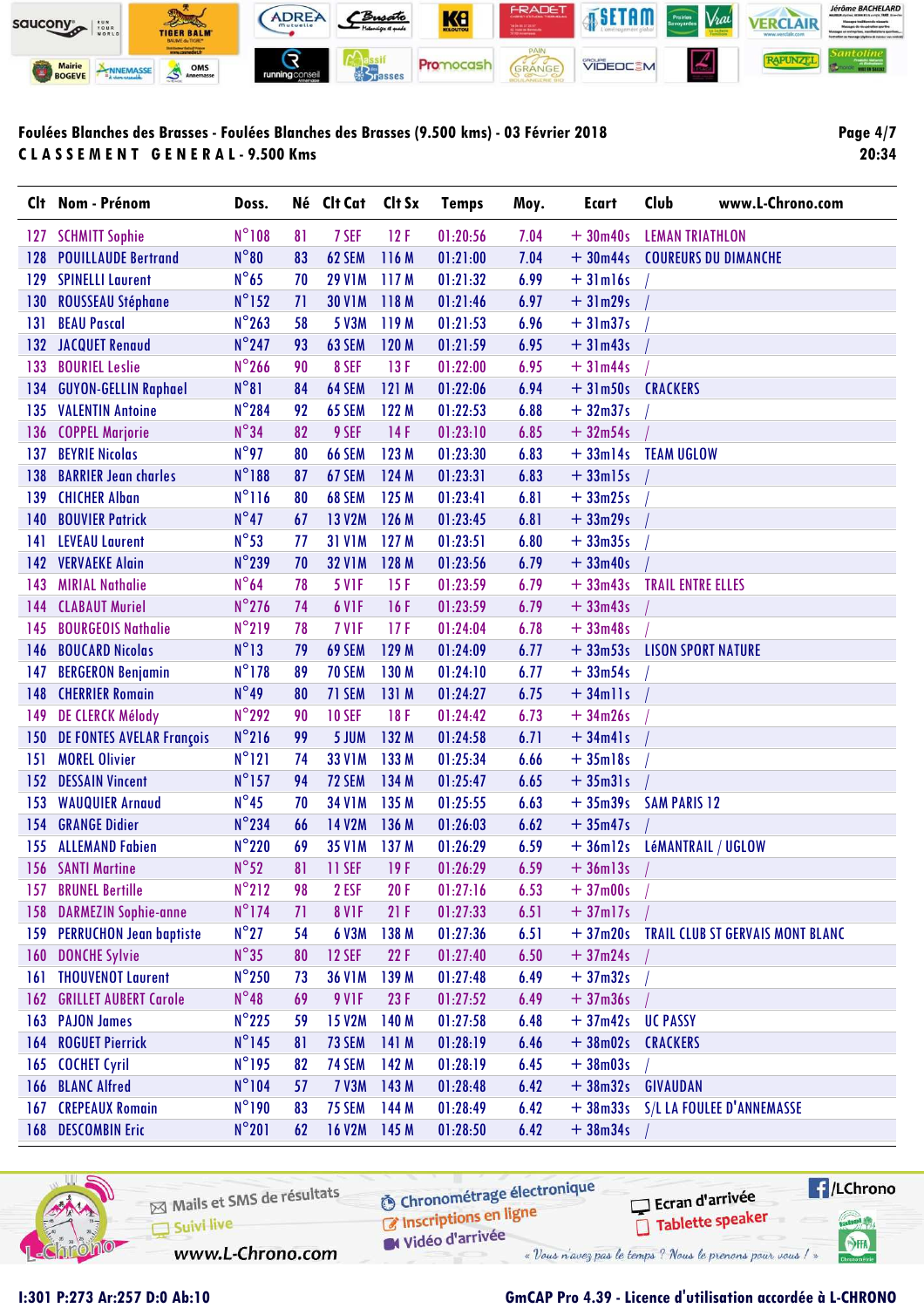

**Page 5/7 20:34**

|            | Clt Nom - Prénom            | Doss.           | Né        | Clt Cat           | Clt Sx | <b>Temps</b> | Moy. | <b>Ecart</b>      | Club<br>www.L-Chrono.com    |
|------------|-----------------------------|-----------------|-----------|-------------------|--------|--------------|------|-------------------|-----------------------------|
| 169        | <b>MOLINA Sergio</b>        | $N^{\circ}169$  | 81        | <b>76 SEM</b>     | 146 M  | 01:28:50     | 6.42 | $+38m34s$         |                             |
| 170        | <b>MONDON Philippe</b>      | $N^{\circ}$ 70  | 66        | <b>17 V2M</b>     | 147 M  | 01:29:07     | 6.40 | $+38m50s$         | ASJ74                       |
| 171        | <b>MASSOBRE Sophie</b>      | $N^{\circ}14$   | 86        | <b>13 SEF</b>     | 24F    | 01:29:09     | 6.39 | $+38m53s$         | <b>TRAIL ENTRE ELLES</b>    |
| 172        | <b>POLI Benjamin</b>        | $N^{\circ}$ 264 | $\bf{00}$ | 6 JUM             | 148 M  | 01:29:57     | 6.34 | $+39m41s$         |                             |
| 173        | <b>POLI Jean michel</b>     | $N^{\circ}$ 236 | 76        | <b>37 V1M</b>     | 149 M  | 01:29:58     | 6.34 | $+39m41s$         |                             |
| 174        | <b>GRANGE Benoit</b>        | $N^{\circ}$ 274 | 69        | <b>38 V1M</b>     | 150 M  | 01:30:01     | 6.33 | $+39m45s$         | <b>REDASSE</b>              |
| 175        | <b>MONNARD Véronique</b>    | $N^{\circ}$ 154 | 63        | 1 V <sub>2F</sub> | 25F    | 01:30:04     | 6.33 | $+39m48s$         | <b>ATHLE ST JULIEN 74</b>   |
| 176        | <b>PARIS Fabien</b>         | $N^{\circ}$ 244 | 79        | 77 SEM            | 151 M  | 01:30:11     | 6.32 | $+39m55s$         |                             |
| 177        | <b>JACOB Aurélien</b>       | $N^{\circ}165$  | 79        | <b>78 SEM</b>     | 152 M  | 01:30:15     | 6.32 | $+39m58s$         | <b>TOYOTA DEGENEVE</b>      |
| 178        | <b>ROGUET Morgan</b>        | $N^{\circ}54$   | 83        | 79 SEM            | 153 M  | 01:30:17     | 6.31 | $+40m00s$         | <b>CRAKERS</b>              |
| 179        | <b>HULOT Sebastien</b>      | $N^{\circ}68$   | 73        | <b>39 V1M</b>     | 154 M  | 01:30:24     | 6.31 | $+40m08s$         |                             |
| 180        | <b>CATOIRE Sophie</b>       | $N^{\circ}38$   | 83        | <b>14 SEF</b>     | 26F    | 01:30:30     | 6.30 | $+40m14s$         |                             |
| 181        | <b>CATOIRE Benjamin</b>     | $N^{\circ}37$   | 82        | 80 SEM            | 155 M  | 01:30:30     | 6.30 | $+40m14s$         |                             |
| 182        | <b>LURQUIN Francis</b>      | $N^{\circ}112$  | 70        | <b>40 V1M</b>     | 156 M  | 01:30:37     | 6.29 | $+40m21s$         |                             |
| 183        | <b>ALLEEAR Juneid</b>       | $N^{\circ}$ 275 | 79        | 81 SEM            | 157 M  | 01:30:46     | 6.28 | $+40m30s$         | <b>REDASSE</b>              |
| 184        | <b>COTTIN Laurence</b>      | $N^{\circ}107$  | 66        | <b>2 V2F</b>      | 27F    | 01:30:55     | 6.27 | $+40m39s$         | <b>FAC</b>                  |
| 185        | <b>VIGNAUD Philippe</b>     | $N^{\circ}171$  | 52        | <b>8 V3M</b>      | 158 M  | 01:31:16     | 6.25 | $+41m00s$         |                             |
| 186        | <b>CANDÉLAS Guy</b>         | $N^{\circ}161$  | 66        | <b>18 V2M</b>     | 159 M  | 01:31:39     | 6.22 | $+41m23s$         |                             |
| 187        | <b>LEGOU Nicolas</b>        | N°199           | 71        | <b>41 V1M</b>     | 160 M  | 01:31:39     | 6.22 | $+41m23s$         | <b>LES BASQUETES FUMENT</b> |
| 188        | <b>GUESDON Julie</b>        | $N^{\circ}62$   | 88        | <b>15 SEF</b>     | 28F    | 01:31:41     | 6.22 | $+41m25s$         | <b>TRAIL ENTRE ELLES</b>    |
| 189        | <b>POTIÉ Thomas</b>         | $N^{\circ}281$  | 81        | 82 SEM            | 161 M  | 01:32:37     | 6.15 | $+42m21s$         |                             |
| 190        | <b>VAUTRIN Margaux</b>      | $N^{\circ}$ 207 | 89        | <b>16 SEF</b>     | 29F    | 01:32:55     | 6.14 | $+42m39s$         |                             |
| 191        | <b>FAUVILLON Serge</b>      | N°280           | 71        | <b>42 V1M</b>     | 162 M  | 01:32:57     | 6.13 | $+42m41s$         | <b>TRAILER DU MOLE</b>      |
| 192        | <b>ESCHER Bruno</b>         | $N^{\circ}$ 90  | 66        | <b>19 V2M</b>     | 163 M  | 01:32:57     | 6.13 | $+42m41s$         | <b>BASQUETTES FUMANTES</b>  |
| 193        | <b>COMPARON Bruno</b>       | $N^{\circ}$ 268 | 79        | 83 SEM            | 164 M  | 01:32:58     | 6.13 | $+42m42s$         |                             |
| 194        | <b>CALLONI Manoël</b>       | $N^{\circ}9$    | 74        | <b>43 V1M</b>     | 165 M  | 01:33:08     | 6.12 | $+42m52s$         |                             |
| 195        | <b>KERVAREC Anthony</b>     | $N^{\circ}$ 99  | 85        | 84 SEM            | 166 M  | 01:33:12     | 6.12 | $+42m56s$         |                             |
| 196        | <b>GIRARD Grégory</b>       | $N^{\circ}$ 176 | 84        | 85 SEM            | 167 M  | 01:33:13     | 6.12 | $+42m57s$         |                             |
| 197        | <b>BRUNEL Franck</b>        | $N^{\circ}214$  | 69        | <b>44 V1M</b>     | 168 M  | 01:33:28     | 6.10 | $+43ml2s$         |                             |
| 198        | <b>DUCLOS Franck</b>        | $N^{\circ}$ 224 | 70        | <b>45 V1M</b>     | 169 M  | 01:33:50     | 6.08 | $+43m34s$         |                             |
| 199        | <b>CHETELAT Jessica</b>     | $N^{\circ}67$   | 82        | <b>17 SEF</b>     | 30 F   | 01:33:52     | 6.07 | $+43m36s$         | <b>TRAIL ENTRE ELLES</b>    |
| <b>200</b> | <b>FORT Xavier</b>          | $N^{\circ}$ 143 | 75        | <b>46 V1M</b>     | 170 M  | 01:33:53     | 6.07 | $+43m37s$         | <b>UC PASSY MONT BLANC</b>  |
| 201        | <b>GUYON-GELLIN Olivier</b> | $N^{\circ}63$   | 81        | <b>86 SEM</b>     | 171 M  | 01:33:58     | 6.07 | +43m42s CRACKERS  |                             |
| 202        | <b>DELIE Laurence</b>       | $N^{\circ}$ 56  | 71        | <b>10 V1F</b>     | 31F    | 01:34:11     | 6.05 | +43m55s TRISALEVE |                             |
| 203        | <b>TRAUMANN Julie</b>       | $N^{\circ}282$  | 82        | <b>18 SEF</b>     | 32F    | 01:34:48     | 6.01 | $+44m31s$         |                             |
| 204        | <b>ROHMENTER Gwenael</b>    | $N^{\circ}164$  | 76        | <b>47 V1M</b>     | 172 M  | 01:34:52     | 6.01 | $+44m36s$         |                             |
|            | 205 CHAGNOUX Iphigenie      | $N^{\circ}122$  | 81        | <b>19 SEF</b>     | 33 F   | 01:35:01     | 6.00 | $+44m45s$         |                             |
| 206        | <b>MATRAS Joël</b>          | $N^{\circ}$ 226 | 51        | <b>9 V3M</b>      | 173 M  | 01:35:05     | 6.00 | $+44m49s$         | <b>LMPTTA</b>               |
| 207        | <b>DUJOURDY Candice</b>     | $N^{\circ}$ 272 | 98        | 3 ESF             | 34F    | 01:35:27     | 5.97 | $+45$ mlls        | LA FOULEE D'ANNEMASSE       |
| 208        | <b>MACHETTO Mic</b>         | $N^{\circ}101$  | 74        | <b>48 V1M</b>     | 174M   | 01:35:59     | 5.94 | $+45m43s$         | <b>MACHET'TEAM</b>          |
| 209        | <b>TERRA Johann</b>         | $N^{\circ}$ 238 | 82        | <b>87 SEM</b>     | 175 M  | 01:36:25     | 5.91 | $+46m09s$         |                             |
|            | 210 VERVAEKE Margot         | $N^{\circ}$ 240 | 02        | 1 CAF             | 35F    | 01:36:46     | 5.89 | $+46m30s$         |                             |
|            |                             |                 |           |                   |        |              |      |                   |                             |

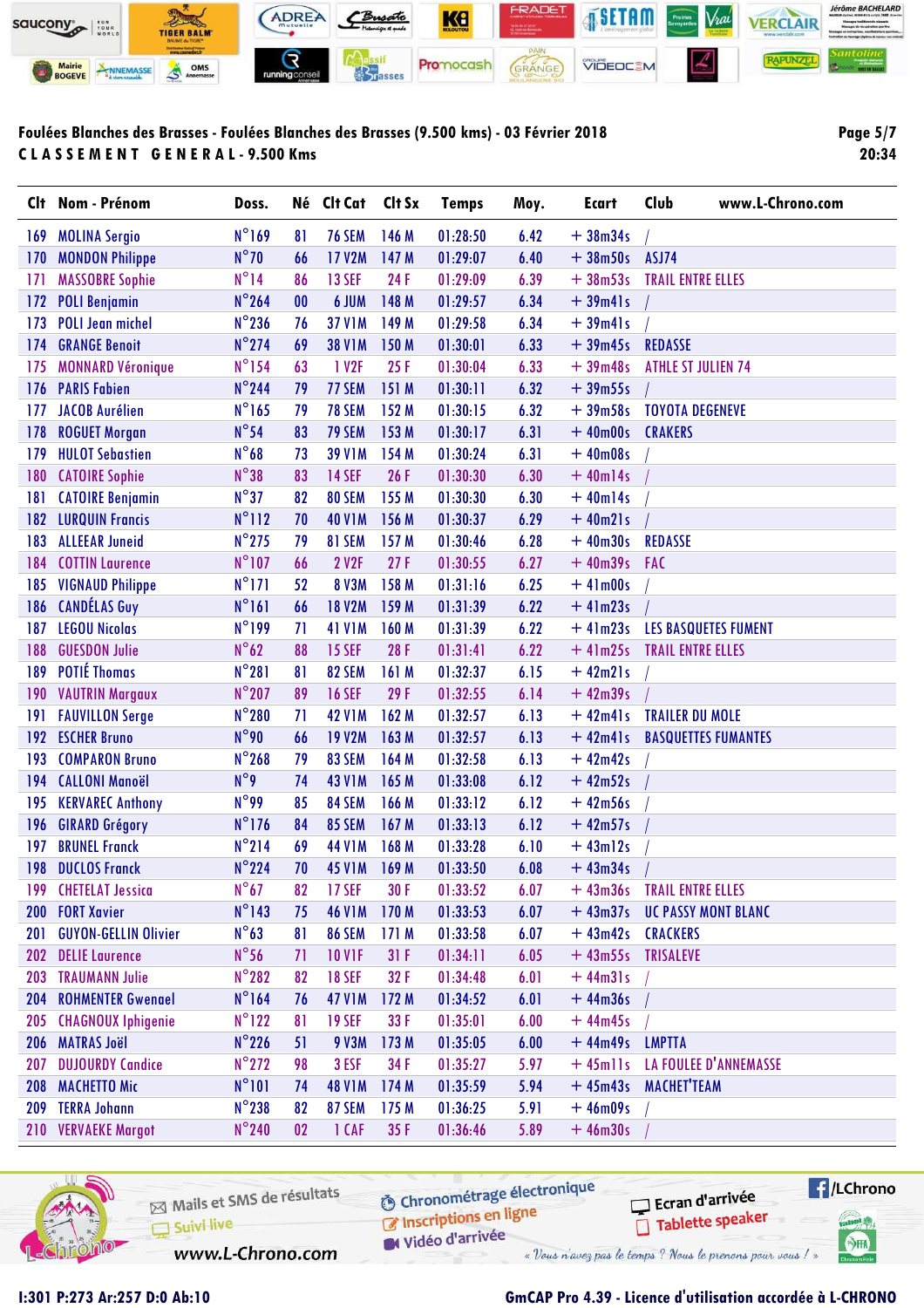

**Page 6/7 20:34**

| N°283<br><b>20 SEF</b><br>36 F<br>5.89<br><b>DELUERMOZ Marie</b><br>92<br>01:36:50<br>$+46m34s$<br>211                                                |  |
|-------------------------------------------------------------------------------------------------------------------------------------------------------|--|
|                                                                                                                                                       |  |
| $N^{\circ}29$<br><b>CLAREY Fabrice</b><br>81<br>88 SEM<br>176 M<br>5.88<br>01:36:57<br>$+46m41s$<br><b>TRAIL CLUB ST GERVAIS MONT BLANC</b><br>212    |  |
| $N^{\circ}5$<br><b>20 V2M</b><br>5.85<br><b>FOUCHARD Frederic</b><br>64<br>177 M<br>01:37:22<br><b>S/L THONON AC</b><br>213<br>$+47m06s$              |  |
| $N^{\circ}87$<br><b>CLEMENTS Mark</b><br><b>49 V1M</b><br>178 M<br>5.85<br>$+47m09s$<br>75<br>01:37:25<br>214                                         |  |
| $N^{\circ}$ 127<br>3 V <sub>2F</sub><br>37F<br><b>DERUAZ Patricia</b><br>64<br>01:38:31<br>5.79<br>$+48$ ml5s<br>215                                  |  |
| N°189<br><b>DUPRÉ Laurent</b><br>216<br>68<br><b>21 V2M</b><br>179 M<br>5.76<br>01:38:57<br>$+48m41s$                                                 |  |
| $N^{\circ}42$<br><b>MONTEIL Stephane</b><br>69<br><b>50 V1M</b><br>180 M<br>5.76<br>217<br>01:39:02<br>$+48m46s$                                      |  |
| $N^{\circ}115$<br>89 SEM<br><b>MUDRY Julien</b><br>85<br>181 M<br>5.74<br>01:39:17<br>$+49m01s$<br>218                                                |  |
| $N^{\circ}39$<br>38 F<br><b>11 V1F</b><br>5.74<br>$+49m04s$<br><b>SAULNIER Stéphanie</b><br>76<br>01:39:20<br>219                                     |  |
| $N^{\circ}$ 111<br>182 M<br><b>PAGE Mathieu</b><br>87<br>90 SEM<br>$+49$ ml5s<br>01:39:31<br>5.73<br><b>220</b>                                       |  |
| $N^{\circ}$ ]<br><b>22 V2M</b><br><b>FOURNIER Pascal</b><br>64<br>183 M<br>5.72<br>$+49m25s$<br><b>SAINT ANGE ATHL.</b><br>221<br>01:39:41            |  |
| $N^{\circ}$ 262<br>39F<br>5.72<br><b>TRUMEAU Frederique</b><br>73<br><b>12 V1F</b><br>$+49m27s$<br>222<br>01:39:43                                    |  |
| $N^{\circ}$ 79<br><b>SONDAG Patrice</b><br><b>51 V1M</b><br>184 M<br>$+49m35s$<br>223<br>70<br>01:39:51<br>5.71                                       |  |
| $N^{\circ}$ 170<br>91 SEM<br><b>NEGRO Gino</b><br>83<br>185 M<br>5.71<br>01:39:52<br>$+49m36s$<br>224                                                 |  |
| $N^{\circ}$ 254<br>88<br><b>21 SEF</b><br>40F<br><b>LOMBARDI Severine</b><br>5.70<br>$+49m42s$<br>225<br>01:39:58                                     |  |
| $N^{\circ}$ 229<br><b>DE BIASI Ludovic</b><br>92 SEM<br>186 M<br>$+49m44s$<br>84<br>01:40:00<br>5.70<br><b>226</b>                                    |  |
| $N^{\circ}21$<br><b>ROUSSEL Emilie</b><br>91<br><b>22 SEF</b><br>41 F<br>5.69<br><b>CMBM</b><br>01:40:08<br>$+49m52s$<br>227                          |  |
| $N^{\circ}$ 243<br>60<br>4 V2F<br>42F<br>5.64<br><b>FOUILLEUL Edith</b><br>$+50m50s$<br>228<br>01:41:06                                               |  |
| $N^{\circ}128$<br><b>DE BROS David</b><br><b>23 V2M</b><br>187 M<br>5.64<br>229<br>61<br>01:41:08<br>$+50m52s$                                        |  |
| $N^{\circ}$ 163<br>73<br><b>13 V1F</b><br>43F<br>5.62<br>LE BRUIT QUI COURT<br><b>DUQUENOY Virginie</b><br>01:41:23<br>$+51m07s$<br>230               |  |
| N°196<br><b>14 V1F</b><br>5.62<br><b>FAHRENHOLZ Hélène</b><br>75<br>44 F<br>01:41:27<br>231<br>$+ 5$ lmlls                                            |  |
| $N^{\circ}110$<br>5 V2F<br>45F<br><b>PICHARD Florence</b><br>66<br>01:42:08<br>5.58<br>$+51m52s$<br>232                                               |  |
| $N^{\circ}$ 242<br>91<br><b>23 SEF</b><br>46 F<br>01:43:02<br>5.53<br>$+52m46s$<br>233<br><b>FAVRE Agnès</b>                                          |  |
| $N^{\circ}$ 166<br>47F<br>5.52<br><b>CURTIL Carol</b><br>85<br><b>24 SEF</b><br>01:43:13<br>$+52m57s$<br>234                                          |  |
| $N^{\circ}$ 173<br><b>BELMONTE Géraldine</b><br>79<br><b>25 SEF</b><br>48F<br>5.47<br>235<br>01:44:18<br>$+54m02s$                                    |  |
| $N^{\circ}43$<br>68<br><b>MINNE Laurence</b><br>6 V2F<br>49F<br>5.45<br>01:44:33<br>$+ 54$ ml6s<br>236                                                |  |
| $N^{\circ}44$<br><b>24 V2M</b><br>188 M<br><b>ROTH Christian</b><br>64<br>5.45<br>$+54ml7s$<br>237<br>01:44:33                                        |  |
| $N^{\circ}$ 124<br>96<br>4 ESF<br>50F<br>5.44<br><b>AISSIOUANE Salomé</b><br>01:44:49<br>$+54m32s$<br>MôLE DOLE<br>238                                |  |
| $N^{\circ}$<br><b>25 V2M</b><br><b>DI MAJO Pascal</b><br>189 M<br>5.40<br>239<br>67<br>01:45:29<br>$+ 55$ ml $3s$                                     |  |
| $N^{\circ}8$<br>79<br>51 F<br>5.40<br>240<br><b>BORREILL Anne</b><br><b>26 SEF</b><br>01:45:37<br>$+ 55 m21 s$<br><b>AVOC</b>                         |  |
| $N^{\circ}227$<br><b>DELPLANQUE Jean-michel</b><br><b>26 V2M</b><br>190 M<br>01:45:45<br>5.39<br>$+55m29s$<br>67<br>241                               |  |
| $N^{\circ}$ 131<br>52F<br><b>CRESSON Mathilde</b><br><b>27 SEF</b><br>84<br>01:48:10<br>5.27<br>$+57m54s$<br>242                                      |  |
| $N^{\circ}138$<br>93 SEM<br>243<br><b>SADDIER Thierry</b><br>85<br>191 M<br>01:48:10<br>5.27<br>$+57m54s$                                             |  |
| $N^{\circ}162$<br><b>ODDO</b> Elodie<br><b>28 SEF</b><br>53F<br>84<br>01:48:32<br>5.25<br>$+ 58$ ml6s<br><b>DIVONNE RUNNING</b><br>244                |  |
| $N^{\circ}$ 59<br><b>DUBOS Sophie</b><br>82<br><b>29 SEF</b><br>54 F<br>$+59m02s$<br>01:49:18<br>5.22<br><b>ATHLE ST JULIEN 74</b><br>245             |  |
| $N^{\circ}$ 156<br><b>VIOLA Sandrine</b><br>55F<br>+ 1h00m04s S/L THONON AC<br>246<br>65<br><b>7 V2F</b><br>01:50:20<br>5.17                          |  |
| $N^{\circ}50$<br><b>MANSIAT Jenny</b><br>83<br><b>30 SEF</b><br>56 F<br>01:51:53<br>5.10<br>$+$ 1h01m37s /<br>247                                     |  |
| $N^{\circ}$ 288<br><b>FORT Françoise</b><br>52<br>1 V3F<br>57F<br>01:53:47<br>5.01<br>$+ 1h03m30s$<br>248                                             |  |
| $N^{\circ}186$<br><b>DE WREEDE Julie</b><br>85<br><b>31 SEF</b><br>58 F<br>01:54:24<br>4.98<br>$+$ 1h04m08s /<br>249                                  |  |
| $N^{\circ}184$<br><b>MONTERO Emile</b><br>53<br><b>10 V3M</b><br>192 M<br>01:54:24<br>4.98<br>+ 1h04m08s SAPEURS-POMPIERS DE BONNEVILLE<br><b>250</b> |  |
| $N^{\circ}51$<br><b>CHEVROLET Amandine</b><br><b>32 SEF</b><br>59F<br>4.98<br>80<br>01:54:30<br>$+$ 1h04m14s /<br>251                                 |  |
| $N^{\circ}$ 137<br>252 CABANTOUS Cedric<br>94 SEM<br>193 M<br>+ 1h07m20s EAA LA FOULÉE D'ANNEMASSE<br>79<br>01:57:36<br>4.85                          |  |